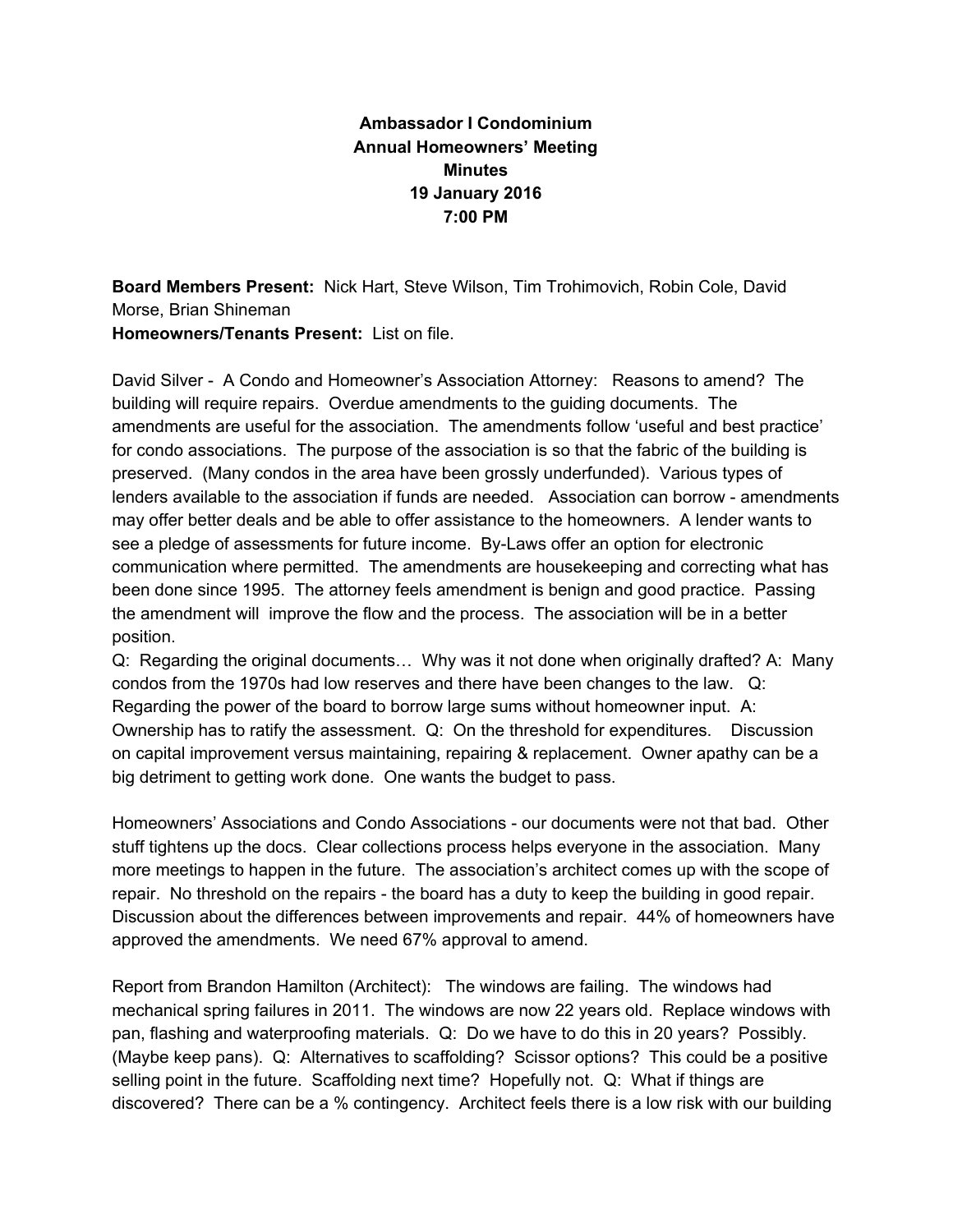figure of 15 to 20 %. Lead remediation has to be done. Q: Is this a good time? Q: Mackie has had window failure. All windows will be mid-grade quality. The South side of the building is the worst affected. We must bring things up to code if discovered. Q: How many windows have failed in the last year? At least 4 windows…. Vinyl windows tend to fail at the mitres. There is a 4" gap between the inner/outer wall. Lots of debris has accumulated in the space.

There was water detected in the space between the outer and inner walls. It's recommended to the work in summer. We could have bids in  $3 - \frac{1}{2}$  months. It's estimated to take 10 to 16 weeks for permits. This probably a 6 months project. Margo wants to get going on the project. Every window would be would be replaced.

One reason to replace all the windows is that the contractor will never give a warranty - it's a liability issue. State law requires a process with an architect after a project's cost is over 5% of the building's value. Most windows would not pass the window test. One wants the windows to match. Treat the building right! It's a historic building on Capitol Hill. Questions can be forwarded to the architect. Q: re glass block on E side. To be examined by the architect.

Jason Steiner from Resound Energy brought samples of sconces. Discussion of Seattle City Light rebates and how the replacement process works.

List of 2015 Accomplishments:

- 1. Entry tiles
- 2. east stairwell repair
- 3. updated by-laws and amendments
- 4. replace lights
- 5. flooring in elevator
- 6. window exterior
- 7. unit inspections

Suzanne Heidema (association's accountant) discussed the building's financials.

Q: Receivables. We have equity of ~\$543,000. Revenue in-line with budget. Move-in fees have been a source of revenue. Payroll OK. Maintenance and repairs have been higher due to water leaks. There have been kitchen drain issues. There have been garbage disposal issues. Utilities have cost since toilet checks and repairs were done. Elevator tax discussion. #108 repair ~ \$1800. Move \$3700 from last year's to this year's budget.

Discussion of election - there is an open position. Adjourn 9.05 PM

Regular meeting at 9.10 PM. NH, DM, BS, SW, TT, LL, SH